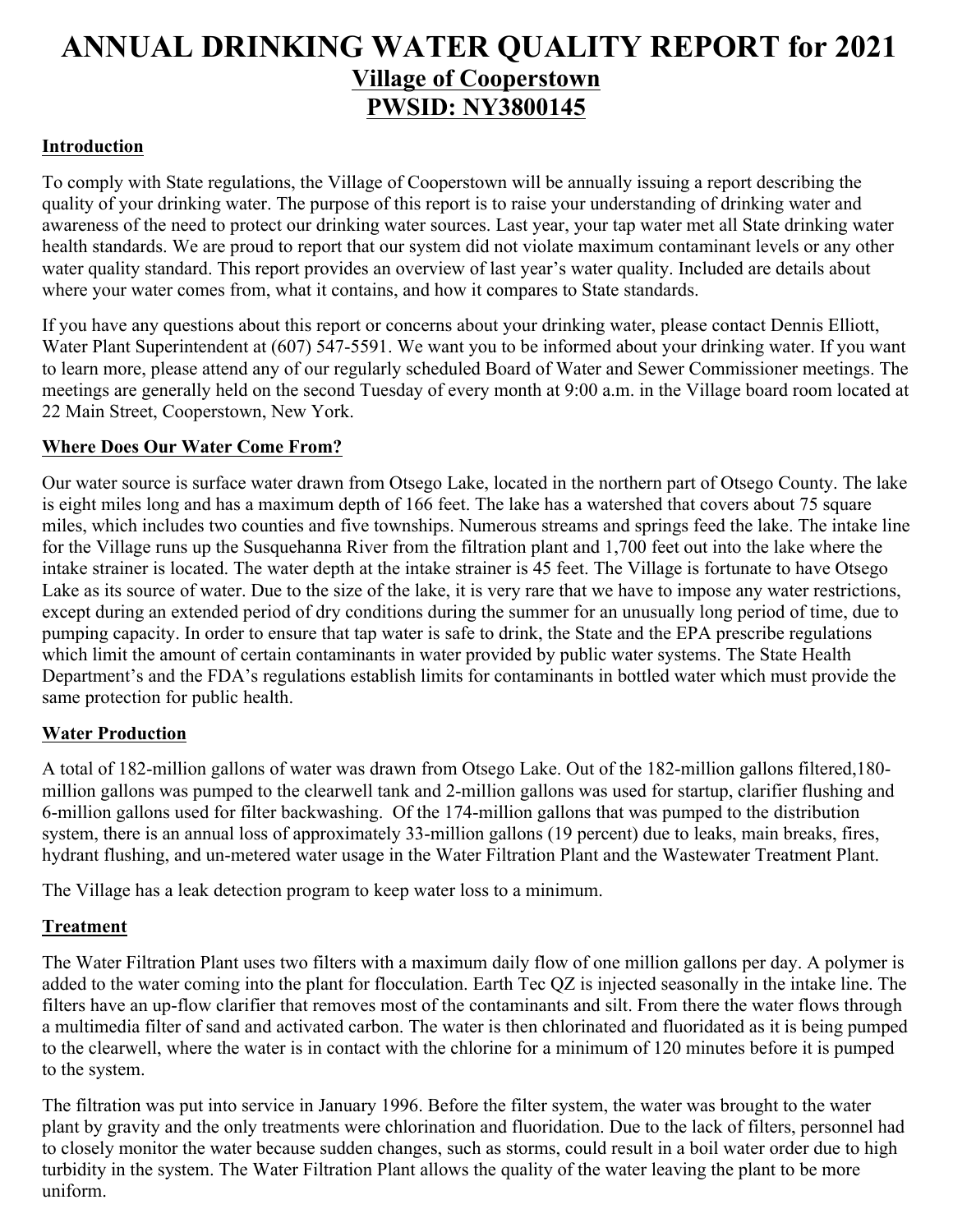#### **Distribution System**

The system consists of two reservoirs. One is a steel 75,000-gallon reservoir on Irish Hill that was constructed in 1954. The second is a concrete, 160,000-gallon reservoir west of Maple Street and was constructed in 1905. This earlier reservoir was replaced in 2003 with a 1.5 million-gallon pre-stressed concrete reservoir. The distribution system has approximately 14.5 miles of cast iron, transite, ductile iron and high-density polyethylene pipe, most of which was installed from 1864 to 1948.

# **Facts and Figures**

The population served by the distribution system year-round is about 1,926, with an increase during the months of July and August when tourism peaks. This includes the Village of Cooperstown, the hamlet of Bowerstown, Route 80 East to the Fenimore House and Route 28 South to Community Bank N.A.

The current rate for water in the Village is \$0.0568 per cubic foot or \$0.0075 per gallon. The current rate for water outside of the Village is \$0.1136 per cubic foot or \$0.0151 per gallon. There are 7.48 gallons in one cubic foot of water.

# **Testing of the Water**

As the State regulations require, we routinely test your drinking water every day at the Water Filtration Plant. We take samples in the distribution system to check the chlorine residual and turbidity daily. Three times per month, bacteria samples are sent out to a lab for analysis for e-coli and coliform. Over the past year, the analysis samples have been negative. We also do a wide range of testing for chemicals in accordance with New York State Department of Health requirements, such as total coliform, turbidity, inorganic compounds, nitrate, nitrite, lead and copper, volatile organic compounds, total trihalomethanes (THM's), totalhaloacetic acids (HAA's) and synthetic organic compounds. The results of these tests are available from the Village Water Department upon request.

# **Detected Contaminants**

We are required to notify customers of any violations concerning Maximum Contaminant Levels in the drinking water. A full list of detected chemicals is found at the end of this report. The State allows us to test for some contaminants less than once per year because the concentrations of these contaminants do not change frequently. Some of our data results could be more than one year old because the Village is not required to test them every year.

# **Who May Be At Risk**

Drinking water, including bottled water, may reasonably be expected to contain at least small amounts of some contaminants. The presence of contaminants does not necessarily indicate that the water poses a health risk. More information about contaminants and potential health effects can be obtained by calling the Environmental Protection Agency's (EPA's) Safe Drinking Water Hotline at 1-800-426-4791 or the State of New York Department of Health, Oneonta District Office at (607) 432-3911.

Some people may be more vulnerable to contaminants in drinking water than the general population. Immunecompromised persons, such as those with cancer undergoing chemotherapy, who have undergone transplants, afflicted with HIV/AIDS or other immune system disorders, some elderly and infants can be particularly at risk of infections. These people should seek advice from their health care providers about drinking water. EPA and the Centers for Disease Control (CDC) guidelines on appropriate means to lessen the risk of infection by Cryptosporidium and other microbial contaminants are available from the Safe Drinking Water Hotline at 1-800-426-4791.

# **Fluoride**

Our system is one of the many drinking water systems in New York that provides drinking water with a controlled, low level of fluoride for consumer dental health protection. According to the United States Center for Disease Control, fluoride is very effective in preventing cavities when present in drinking water at an optimal level is 0.7 mg/l (parts per million). To ensure that the fluoride supplement in your water provides optimal dental protection, the State Department of Health requires that we monitor fluoride levels on a daily basis. During 2021, monitoring showed fluoride levels in your water were in the range of 0.6 to 1.1 mg/L. None of the monitoring results showed fluoride at levels that approach the 2.2 mg/l MCL for fluoride.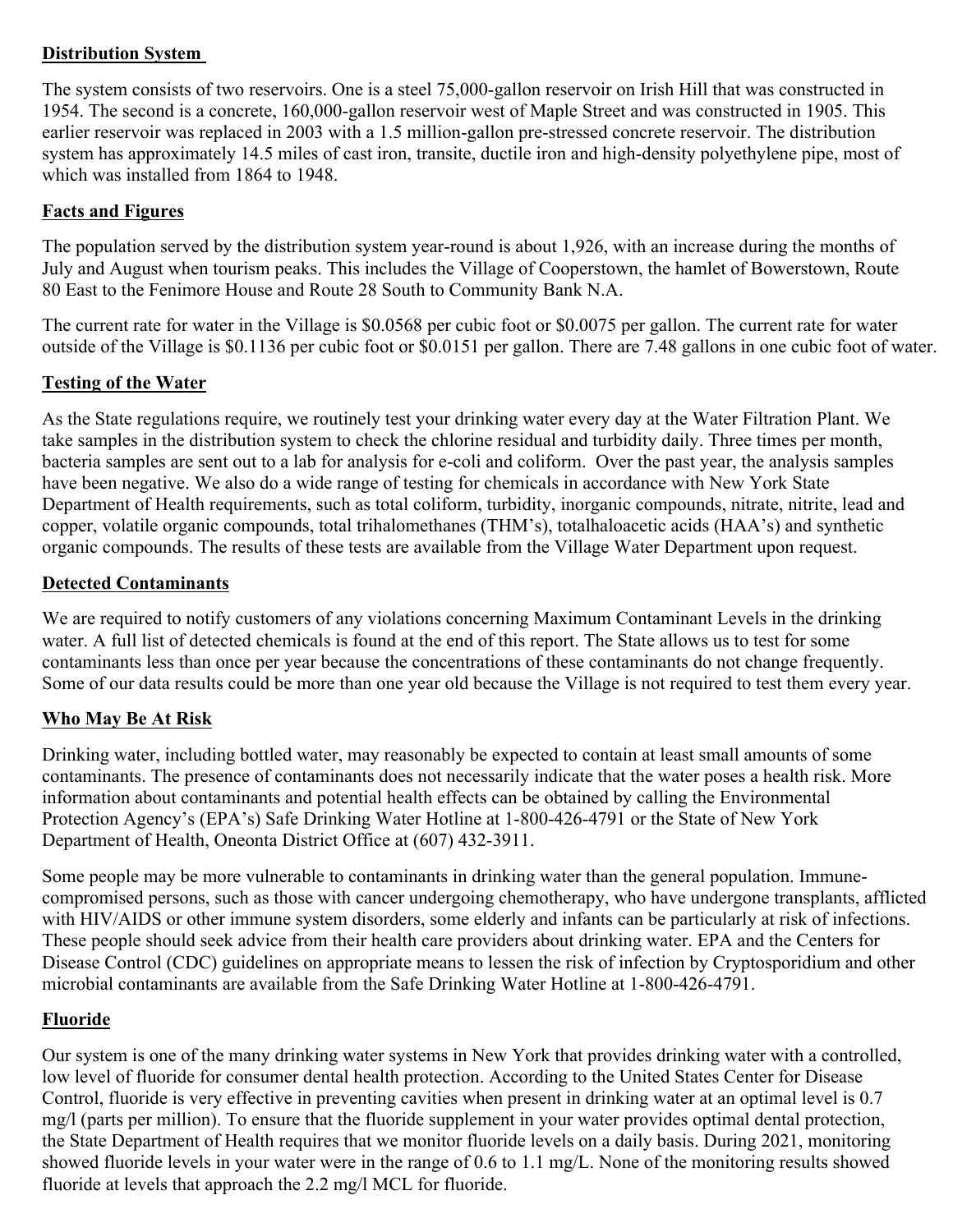# **Lead**

If present, elevated levels of lead can cause serious health problems, especially for pregnant women, infants, and young children. It is possible that lead levels at your home may be higher than at other homes in the community as a result of materials used in your home's plumbing. Village of Cooperstown is responsible for providing high quality drinking water but cannot control the variety of materials used in plumbing components. When your water has been sitting for several hours, you can minimize the potential for lead exposure by flushing your tap for 30 seconds to 2 minutes before using water for drinking or cooking. If you are concerned about lead in your water, you may wish to have your water tested. Information on lead in drinking water, testing methods, and steps you can take to minimize exposure is available from the Safe Drinking Water Hotline (1-800-426-4791).

# **Conservation**

Although our system has an adequate amount of water to meet present and future demands, there are a number of reasons why it is important to conserve water:

- Saving water saves energy and some of the costs associated with both of these necessities of life;
- Saving water lessens the strain on the water system during a dry spell or drought, helping to avoid severe water use restrictions so that essential firefighting needs are met. You can play a role in conserving water by becoming conscious of the amount of water your household is using, and by looking for ways to use less whenever you can. It is not hard to conserve water.

Conservation tips include:

- Install low volume shower heads.
- Turn off the tap when brushing your teeth.
- Check every faucet in your house for leaks. Just a slow drip can waste 15 to 20 gallons a day.
- Check your toilets for leaks by putting a few drops of food coloring in the tank, watch for a few minutes to see if the color shows up in the bowl. It is not uncommon to lose up to 100 gallons a day from one of these otherwise invisible toilet leaks.
- Use your water meter to detect hidden leaks. Simply turn off all taps and water using appliances, then check the water after 15 minutes, if the black triangle moved on the meter head, you have a leak.

### **Source Water Assessment Program (SWAP)**

The New York State Department of Health has completed a source assessment for this system based on available information. Possible and actual threats to the drinking water source were evaluated. The state source water assessment includes a susceptibility rating based on the risk posed by each potential source of contamination and how easily contaminants can move through the subsurface to the drinking water source.

The susceptibility rating is an estimate of potential for contamination of source water, it does not mean that the water delivered to consumers is or will become contaminated. While nitrates (and other inorganic contaminants) were detected in our water, it should be noted that all drinking water, including bottled drinking water, may be reasonably expected to contain at least small amounts of some contaminants from natural sources. The presence of contaminants does not necessarily indicate that the water poses a health risk. The nitrate levels in our sources are not considered high in comparison with other sources in the area. See section, "Are there contaminants in our drinking water?" for a list of the contaminants that have been detected.

As mentioned before, our water is derived from Otsego Lake. The source water assessment has rated our water source as having a moderate susceptibility to contamination for pesticides due to the amount of row crops in the assessment area. While there are some facilities present, permitted discharges do not likely represent an important threat to source water quality, based on their density in the assessment area. In addition, it appears that the total amount of wastewater discharged to surface water in this assessment area is not high enough to further raise the potential for contamination. There is also noteworthy contamination susceptibility associated with other discrete contaminant sources and these facility types include landfills and septics. While the source water assessment rates our source as being susceptible to microbials, please note that our water is disinfected to ensure that the finished water delivered into your home meets New York State's drinking water standards for microbial contamination. A copy of the assessment, including a map of the assessment area, can be obtained by contacting the Water Filtration Plant at (607) 547-5591.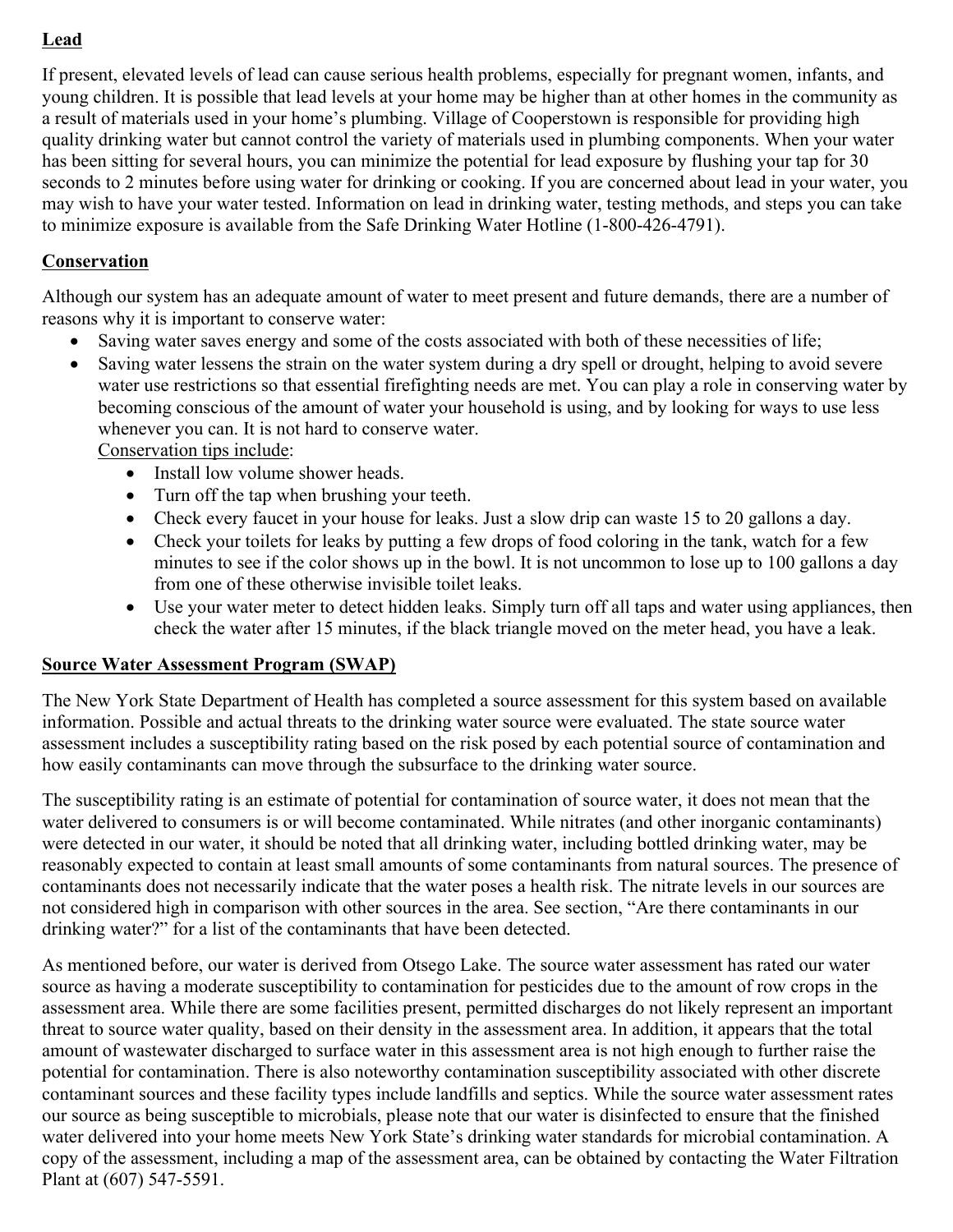# **System Improvements**

The Village of Cooperstown is replacing sense meter reading system to Mueller reading system, this will take a few years to complete.

### **Closing**

Thank you for allowing us to continue to provide your family with quality drinking water this year. We ask that all our customers help us protect our water source, which is the heart of our community. Please feel free to call our office at (607) 547-5591 if you have any questions.

| <b>Table of Detected Contaminants</b>                                                                                    |                         |                        |                                                   |                          |                                            |                  |                                                                                                                                                                                                                                                                                                                                                                                                                                                                   |  |  |  |
|--------------------------------------------------------------------------------------------------------------------------|-------------------------|------------------------|---------------------------------------------------|--------------------------|--------------------------------------------|------------------|-------------------------------------------------------------------------------------------------------------------------------------------------------------------------------------------------------------------------------------------------------------------------------------------------------------------------------------------------------------------------------------------------------------------------------------------------------------------|--|--|--|
| Contaminant                                                                                                              | Violatio<br>n<br>Yes/No | Date of<br>Sample      | Level<br>Detected<br>(range)                      | Unit<br>Measure-<br>ment | Regulator<br>y Limit<br>(MCL, TT<br>or AL) | <b>MCLG</b>      | Likely Source of Contamination                                                                                                                                                                                                                                                                                                                                                                                                                                    |  |  |  |
| Arsenic                                                                                                                  | NO.                     | 4/2/20                 | 0.3                                               | ug/L                     | 10                                         | n/a              | Erosion of natural deposits; runoff from<br>orchards, runoff from glass and electronics<br>production wastes.                                                                                                                                                                                                                                                                                                                                                     |  |  |  |
| Barium                                                                                                                   | NO.                     | 4/29/21                | 0.025                                             | mg/L                     | $\overline{2}$                             | $\overline{2}$   | discharge of drilling wastes; discharge from<br>metal refineries; erosion of natural deposits.                                                                                                                                                                                                                                                                                                                                                                    |  |  |  |
| Chlorine                                                                                                                 | NO.                     | Daily                  | Avg. $=$<br>1.31                                  | mg/L                     | 4                                          | n/a              | Water additive used to control microbes.                                                                                                                                                                                                                                                                                                                                                                                                                          |  |  |  |
| Chromium                                                                                                                 | NO.                     | 4/29/20                | 0.6                                               | ug/L                     | 100                                        | 100              | Discharge from steel and pulp mills; Erosion<br>of natural deposits.                                                                                                                                                                                                                                                                                                                                                                                              |  |  |  |
| Nitrate                                                                                                                  | NO.                     | 4/29/21                | 0.644                                             | mg/L                     | 10                                         | 10               | runoff from fertilizer use; leaching from<br>septic tanks, sewage; erosion of natural<br>deposits.                                                                                                                                                                                                                                                                                                                                                                |  |  |  |
| Copper                                                                                                                   | <b>NO</b>               | $7/11/21 -$<br>7/26/21 | $0.87*$<br>$(0.17 -$<br>1.20)                     | mg/L                     | $AL = 1.3$                                 | 1.3              | Corrosion of household plumbing systems;<br>Erosion of natural deposits; leaching from<br>wood preservatives.                                                                                                                                                                                                                                                                                                                                                     |  |  |  |
| Lead                                                                                                                     | NO.                     | $7/11/21 -$<br>7/26/21 | $2.7*$<br>$(21 - 25)$                             | ug/L                     | $AL = 15$                                  | $\boldsymbol{0}$ | Corrosion of household plumbing systems;<br>Erosion of natural deposits                                                                                                                                                                                                                                                                                                                                                                                           |  |  |  |
| Fluoride                                                                                                                 | NO                      | 4/29/21                | 1.1                                               | mg/L                     | 2.2                                        | n/a              | Erosion of natural deposits; discharge from<br>fertilizer and aluminum factories.                                                                                                                                                                                                                                                                                                                                                                                 |  |  |  |
| <b>Total Trihalomethanes (TTHMs</b><br>- chloroform,<br>bromodichloromethane,<br>dibromochloromethane, and<br>bromoform) | <b>NO</b>               | Quarterly              | Avg. $= 42$<br>Range $=$<br>$22 - 71$             | ug/L                     | 80                                         | n/a              | By-product of drinking water chlorination<br>needed to kill harmful organisms. TTHMs are<br>formed when source water contains organic<br>matter.                                                                                                                                                                                                                                                                                                                  |  |  |  |
| Haloacetic Acids (mono-, di-,<br>and trichloroacetic acid, and<br>mono- and dibromoacetic<br>acid)                       | NO.                     | Quarterly              | Avg. $=$<br>22.8<br>Range $=$<br>$18.5 -$<br>33.7 | ug/L                     | 60                                         | n/a              | By-product of drinking water chlorination<br>needed to kill harmful organisms.                                                                                                                                                                                                                                                                                                                                                                                    |  |  |  |
| Nickel                                                                                                                   | <b>NO</b>               | 4/29/21                | 0.002                                             | mg/L                     | n/a                                        | n/a              | Leaching from metals in contact with<br>drinking water or dissolution from nickel ore-<br>bearing rocks.                                                                                                                                                                                                                                                                                                                                                          |  |  |  |
| Perfluoroctane Sulfonic Acid<br>(PFOS)                                                                                   | NO.                     | 2/4/21                 | 0.639                                             | ng/L                     | 10                                         | n/a              | PFAS is a broad category of organic<br>chemicals that have been used for an<br>assortment of industrial and consumer<br>products since the 1950s. PFAS are a human-<br>made chemicals that repel grease, water,<br>and stains, and combat certain types of fires.<br>PFASs are in cookware, food packaging, stain<br>resistant carpets and clothing, some<br>cosmetics, outdoor gear, and even dental<br>floss. You may know them as Teflon®, or<br>Scotchguard®. |  |  |  |